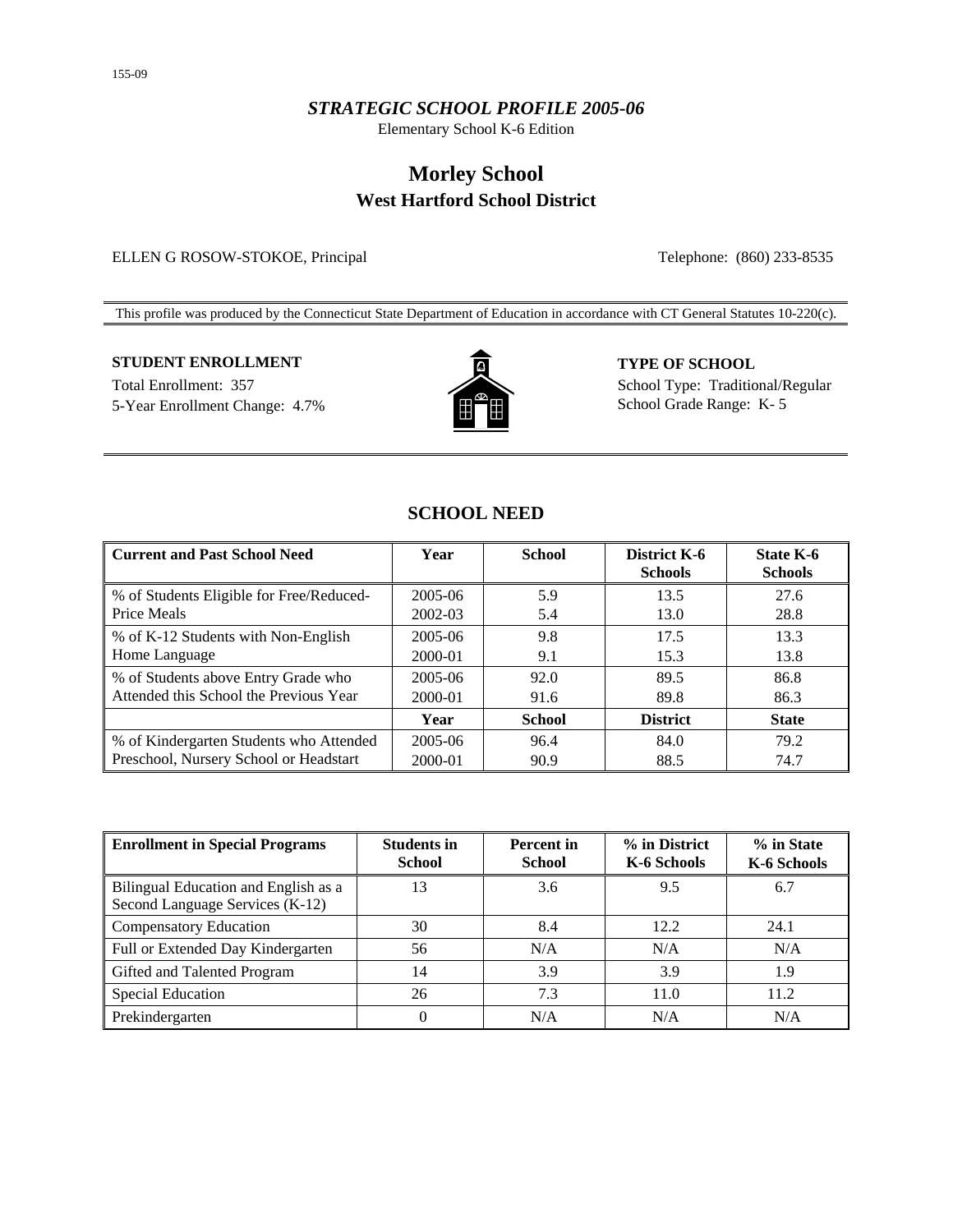| <b>Race/Ethnicity</b> | <b>Number</b> | Percent | 16.8%<br><b>Total Minority 2005-06</b> |
|-----------------------|---------------|---------|----------------------------------------|
| American Indian       |               | 0.6     | 12.3%<br><b>Total Minority 2000-01</b> |
| Asian American        | 18            | 5.0     |                                        |
| <b>Black</b>          | 25            | 7.0     |                                        |
| Hispanic              | 15            | 4.2     | 天足                                     |
| White                 | 297           | 83.2    |                                        |

| <b>Total Minority 2005-06</b> | 16.8% |
|-------------------------------|-------|
| <b>Total Minority 2000-01</b> | 12.3% |



#### **EFFORTS TO REDUCE RACIAL, ETHNIC, AND ECONOMIC ISOLATION**

Connecticut law requires that school districts provide educational opportunities for their students to interact with students and teachers from diverse racial, ethnic, and economic backgrounds. This may occur through programs with other schools, distance learning, or other experiences. Below is the description submitted by this school of how it provides such experiences.

Morley School's mission statement strives for a mastery of curriculum that challenges students to achieve their personal best and demonstrate respect and responsibility for self and others. Inherent in our school endeavors is the need to help our students understand how to reduce the effects of racial, ethnic and economic isolation. Our societal cultural differences are celebrated as we aim to create authentic learning experiences through an integrated curriculum in literature, historical information, and theatrical moments. The West Hartford Social Studies curriculum offers an opportunity to study various cultures in depth in grades K-5. Beginning in kindergarten, students are introduced to the country of Mexico through storytelling, read alouds, dancing, singing and celebrating the customs with a school wide production for closure. Grade One's study of Africa enabled the students to take a simulated "trip" to the country of Kenya learning about the culture through reading, research, writing and speaking experiences ending with an evening family event, "Africa Night," where groups of students give "tours" of the country which are set up about the building. A study of the people and their customs in Japan is the main focus in Second Grade. Students learn an appreciation of this culture through interactive SmartBoard generated websites, artwork, and song, which culminate in a dynamic student centered "Japan Night" event. The West Indies is studied in grade three and students work hard on a building project depicting a typical village and holding a Caribbean Buffet. Third grade also produces a student written play that celebrates each other's unique talents. Through state projects, Fourth Grade gains valuable information about the US History as they "Sail Through History" each year concluding with student "informational booths". "Colonial History Day" and "International Day" events enable fifth graders to study and share information about the United States' beginnings and the ethnic path that makes each of us a special part of the US culture.

The annual "Newcomers Reception" with its personal invitation set a welcome tone for our new Hartford families who are part of the CREC Open Choice Program. With this initial reception, parents and children bond immediately to their new school setting.

Through a West Hartford Foundation Grant that was shared with Charter Oak School, accomplished author Patricia Polacco spent a week between the two schools promoting the reading/writing connection and building upon our schools goals of building good character culminating with a shared school community evening. In addition, for the third year, Morley School and Hartford's Annie Fisher School have combined their musical talents through a CREC Sister School Partner Mini Grant. Students interact with each other as they practice, lunch together, and present a concert at both schools. This opens up students to each other's uniqueness. The cultural studies and events help to create an opportunity for students to "look into" the world they live in by gaining genuine experiences and promoting positive understandings and outlooks about our diverse society.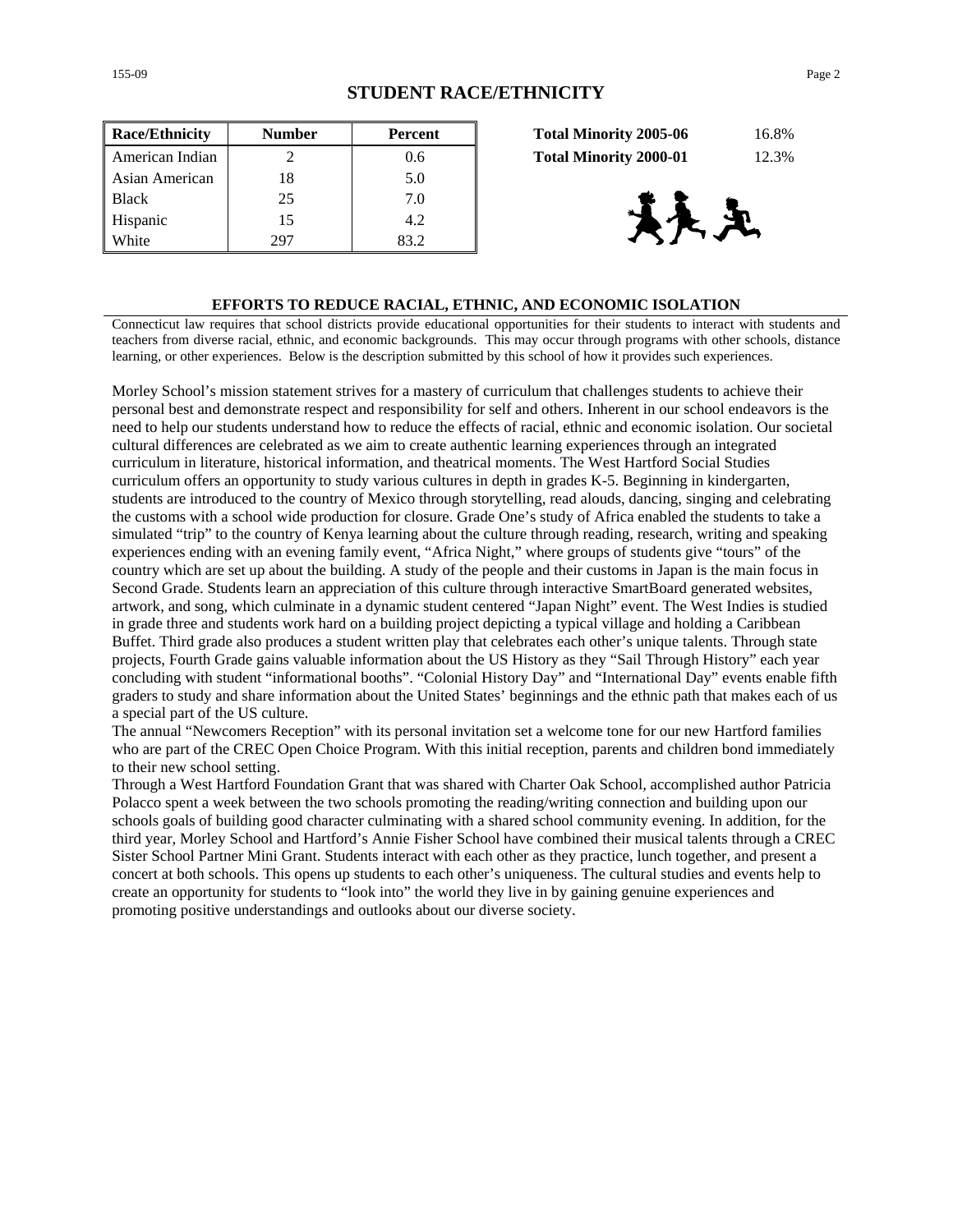# **SCHOOL RESOURCES**

| fime*<br><b>Instructional</b>               | School | <b>District</b><br>K-0 | $\mathbf{r}$<br>State  <br>K-0 |
|---------------------------------------------|--------|------------------------|--------------------------------|
| Total Hours of<br>Year<br>: Instruction Per | 991    | QQ                     | 988                            |

\*State law requires at least 900 hours for grades 1 through 12 and full-day kindergarten, and 450 hours for half-day kindergarten.

| <b>TECHNOLOGY</b> | % of Classrooms, Libraries,<br>and Laboratories Wired for: | <b>School</b> | District K-6 | State K-6 |
|-------------------|------------------------------------------------------------|---------------|--------------|-----------|
|                   | Video                                                      | 100.0         | 100.0        | 63.0      |
|                   | Voice                                                      | 100.0         | 100.0        | 72.3      |
|                   | Internet Access                                            | 100.0         | 100.0        | 96.5      |
|                   | Multi-Room Network (LAN)                                   | 100.0         | 100.0        | 77.3      |

| <b>Computers</b>                                | <b>School</b> | Dist K-6 | <b>State K-6</b> | This school                   |
|-------------------------------------------------|---------------|----------|------------------|-------------------------------|
| # of Students Per Academic Computer             | 4.2           | 4.1      | 3.9              | does not have a               |
| % of Computers that are High or Moderate Power  | 100.0         | 95.0     | 80.8             | functional<br>satellite link. |
| % of Computers with Internet Access, All Speeds | 100.0         | 100.0    | 96.5             |                               |
| % of Computers with High Speed Internet Access  | 100.0         | 100.0    | 95.4             |                               |
| % of Internet Computers with Filtering Software | 100.0         | 100.0    | 97.6             |                               |

#### **LIBRARY MATERIALS**

Free on-line access to periodicals, newspapers, and other resources is available to all Connecticut schools through the Connecticut Digital Library.

| <b>Print and Non-Print Materials</b>                    | <b>School</b> | Dist K-6 | State K-6 |
|---------------------------------------------------------|---------------|----------|-----------|
| # of Print Volumes Per Student*                         | 34.1          | 32.4     | 27.2      |
| % of Print Volumes Purchased in<br>the Last Three Years | 13.1          | 11.5     | 13.6      |
| # of Print Periodical Subscriptions                     | 4             | 21.5     | 15.1      |
| # of Non-Print Materials                                | 330           | 247.7    | 408.8     |

\*Because a certain number of volumes are needed for a library of adequate breadth and depth, a small school may need a higher number of volumes per student.

### **STAFFING RESOURCES**



|                | <b>Average Class Size</b> | <b>School</b> | <b>District</b> | <b>State</b> | Administrators                   | 1.0 | 1.0 |
|----------------|---------------------------|---------------|-----------------|--------------|----------------------------------|-----|-----|
| $\Gamma$ Gr. K | $2005 - 06$               | 18.7          | 20.2            | 18.3         | Department Chairs                | 0.0 | 0.0 |
|                | 2000-01                   | 18.3          | 19.3            | 18.1         | Library/Media Staff              | 1.0 | 1.0 |
| Gr. 2          | 2005-06                   | 19.0          | 19.5            | 19.7         | Counselors, Social Workers,      | 0.7 | 0.7 |
|                | 2000-01                   | 18.0          | 19.7            | 19.5         | and School Psychologists         |     |     |
| Gr. 5          | 2005-06                   | 20.7          | 22.4            | 21.2         | <b>Other Professionals</b>       | 0.5 | 1.5 |
|                | 2000-01                   | 20.7          | 20.8            | 21.7         | # of Non-Certified Instructional | 3.8 | 4.8 |

|                      | <b>G RESOURCES</b><br><b>School Staff Count</b><br><b>Full-Time Equivalent</b> |                 | 2005-06      | 2004-05 |                                  |      |      |
|----------------------|--------------------------------------------------------------------------------|-----------------|--------------|---------|----------------------------------|------|------|
| # of Certified Staff |                                                                                |                 |              |         |                                  |      |      |
|                      |                                                                                |                 |              |         | <b>Teachers</b>                  | 24.3 | 24.6 |
| 'lass Size           | <b>School</b>                                                                  | <b>District</b> | <b>State</b> |         | Administrators                   | 1.0  | 1.0  |
| 2005-06              | 18.7                                                                           | 20.2            | 18.3         |         | Department Chairs                | 0.0  | 0.0  |
| 2000-01              | 18.3                                                                           | 19.3            | 18.1         |         | Library/Media Staff              | 1.0  | 1.0  |
| 2005-06              | 19.0                                                                           | 19.5            | 19.7         |         | Counselors, Social Workers,      | 0.7  | 0.7  |
| 2000-01              | 18.0                                                                           | 19.7            | 19.5         |         | and School Psychologists         |      |      |
| 2005-06              | 20.7                                                                           | 22.4            | 21.2         |         | <b>Other Professionals</b>       | 0.5  | 1.5  |
| 2000-01              | 20.7                                                                           | 20.8            | 21.7         |         | # of Non-Certified Instructional | 3.8  | 4.8  |

| <b>Professional Staff Race/Ethnicity</b>                 | 2005-06       | 2004-05             | 2000-01   |
|----------------------------------------------------------|---------------|---------------------|-----------|
| % Minority                                               | 2.9           | 2.8                 | $0.0\,$   |
| <b>Professional Staff Experience and Training</b>        | <b>School</b> | <b>District K-6</b> | State K-6 |
| Average Number of Years Experience in Connecticut        | 11.6          | 10.9                | 12.8      |
| % with Master's Degree or Above                          | 85.3          | 70.1                | 80.5      |
| % Trained as Mentors, Assessors, or Cooperating Teachers | 23.5          | 34.4                | 30.4      |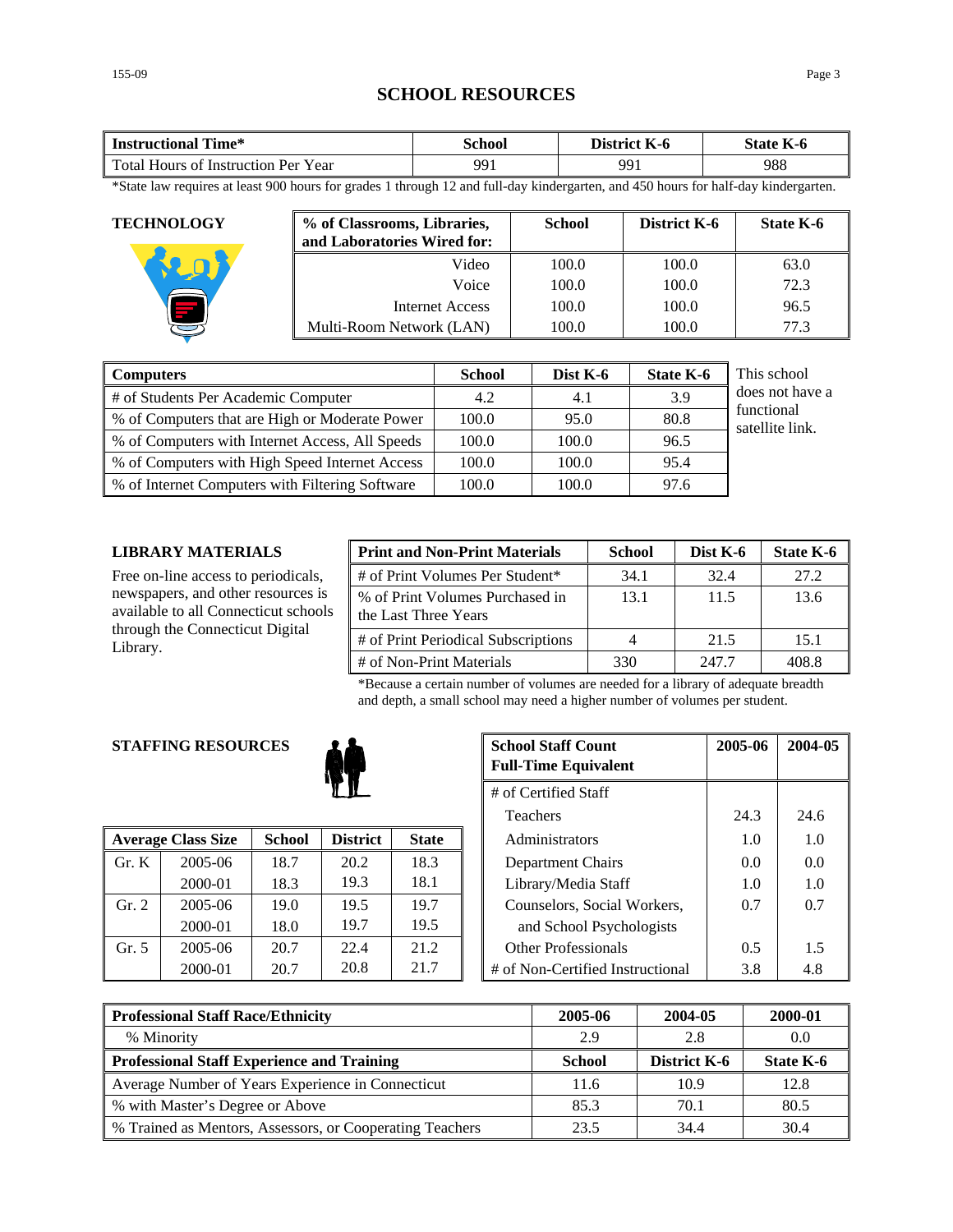| <b>Selected Subject Areas, Grade 5</b> | <b>Estimated Hours of Instruction Per Year</b> | Computer/       |              |                                       |
|----------------------------------------|------------------------------------------------|-----------------|--------------|---------------------------------------|
|                                        | School                                         | <b>District</b> | <b>State</b> | <b>Technology</b><br><b>Supported</b> |
| Art                                    | 36                                             | 36              | 32           | N <sub>0</sub>                        |
| <b>Computer Education</b>              | $\Omega$                                       | $\overline{2}$  | 17           | N/A                                   |
| English Language Arts*                 | 427                                            | 420             | 425          | N <sub>0</sub>                        |
| Family and Consumer Science            | $\Omega$                                       | $\Omega$        |              | N/A                                   |
| Health                                 | 31                                             | 30              | 23           | N <sub>0</sub>                        |
| Library Media Skills*                  | 18                                             | 18              | 19           | N <sub>0</sub>                        |
| Mathematics*                           | 202                                            | 200             | 192          | N <sub>0</sub>                        |
| Music                                  | 36                                             | 36              | 34           | N <sub>0</sub>                        |
| Physical Education                     | 54                                             | 54              | 41           | N <sub>0</sub>                        |
| Science*                               | 76                                             | 79              | 96           | N <sub>0</sub>                        |
| Social Studies*                        | 75                                             | 73              | 96           | N <sub>0</sub>                        |
| <b>Technology Education</b>            | $\Omega$                                       | $\Omega$        |              | N/A                                   |
| World Languages*                       | 36                                             | 41              | 11           | N <sub>0</sub>                        |

### **SCHOOL PROCESSES**

\*Interdisciplinary Approach

#### **World Language**

Formal instruction (at least 1 hour per week) in a world language starts in grade 4 in this school. In Connecticut, 13.4% of K-6 schools have started world language instruction at this grade or earlier.

| Types of Remedial Instructional Services<br><b>Provided to Students Lacking Basic Skills</b> | Available in<br><b>Mathematics</b> | Available in<br><b>Language Arts</b> |
|----------------------------------------------------------------------------------------------|------------------------------------|--------------------------------------|
| Pull-Out Instruction                                                                         | No                                 | Yes                                  |
| In-Class Tutorial                                                                            | N <sub>0</sub>                     | No                                   |
| After School Program                                                                         | N <sub>0</sub>                     | No                                   |
| Summer School (2005)                                                                         | Yes                                | Yes                                  |
| Other                                                                                        | No                                 | No                                   |



#### **Interactive Distance Learning**

This school does not utilize interactive distance learning. Interactive distance learning ranges from on-line courses with student-instructor interaction via the internet to live classroom interaction through two-way audio and video transmissions.

| <b>Student and Teacher Statistics</b>                                                    | School | <b>District K-6</b> | State K-6 |
|------------------------------------------------------------------------------------------|--------|---------------------|-----------|
| ■ % of Students Retained in Grade after 2004-05 School Year                              | 0.0    | 0.3                 | 1.7       |
| Teacher Attendance, 2004-05: Average # of Days Absent Due<br>to Illness or Personal Time | 8.1    | 6.7                 | 8.4       |
| ■ % Certified Staff Assigned to Same School the Previous Year                            | 79.4   | 80.1                | 84.5      |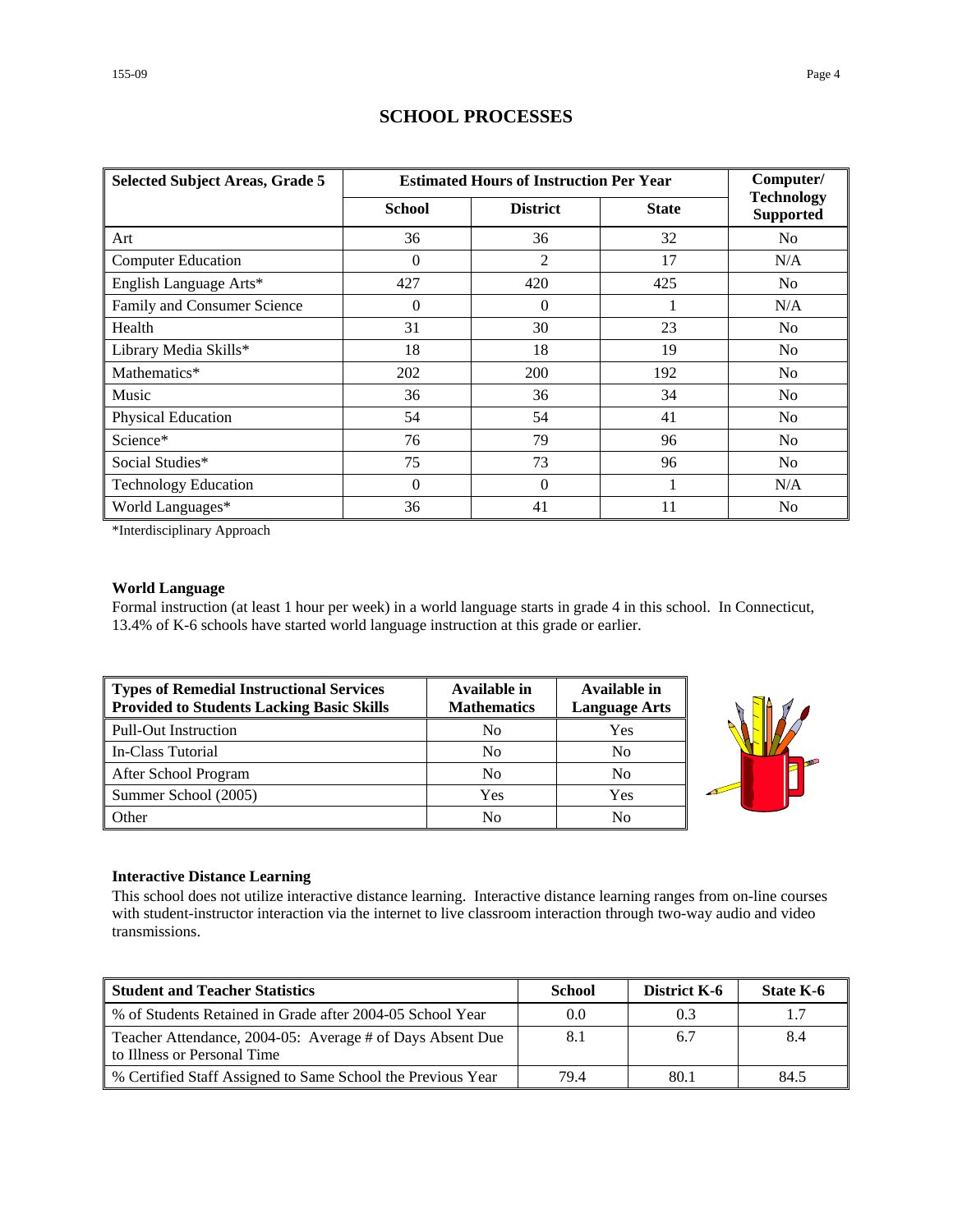### **STUDENT PERFORMANCE**

**Connecticut Mastery Test, Fourth Generation, % Meeting State Goal:** The state goal was established with the advice and assistance of a cross section of Connecticut educators. The Goal level is more demanding than the state Proficient level, but not as high as the Advanced level, reported in the No Child Left Behind Report Cards.

| <b>Connecticut Mastery Test</b> |                          | <b>School</b> | <b>District</b> | <b>State</b> | <b>Of All Schools in State</b> |           |
|---------------------------------|--------------------------|---------------|-----------------|--------------|--------------------------------|-----------|
|                                 | % Meeting State Goal in: |               |                 |              | Lowest $%$                     | Highest % |
| Grade 3                         | Reading                  | 68.2          | 60.5            | 54.4         | 2.0                            | 94.3      |
|                                 | Writing                  | 60.6          | 68.4            | 61.0         | 2.4                            | 100.0     |
|                                 | <b>Mathematics</b>       | 69.7          | 66.8            | 56.3         | 4.1                            | 100.0     |
| Grade 4                         | Reading                  | 82.5          | 71.5            | 57.8         | 2.8                            | 96.4      |
|                                 | Writing                  | 86.0          | 68.6            | 62.8         | 2.8                            | 96.1      |
|                                 | Mathematics              | 80.7          | 68.9            | 58.8         | 3.4                            | 96.4      |
| Grade 5                         | Reading                  | 82.0          | 75.9            | 60.9         | 0.0                            | 97.1      |
|                                 | Writing                  | 78.7          | 76.1            | 65.0         | 5.6                            | 98.3      |
|                                 | <b>Mathematics</b>       | 80.3          | 73.2            | 60.7         | 0.0                            | 100.0     |
| Grade 6                         | Reading                  | N/A           | N/A             | N/A          | N/A                            | N/A       |
|                                 | Writing                  | N/A           | N/A             | N/A          | N/A                            | N/A       |
|                                 | <b>Mathematics</b>       | N/A           | N/A             | N/A          | N/A                            | N/A       |



The figures above were calculated differently than those reported in the No Child Left Behind (NCLB) Report Cards. Unlike NCLB figures, these results reflect the performance of students with scoreable tests who were enrolled in the district at the time of testing, regardless of the length of time they were enrolled in the district.

| <b>Physical Fitness</b> |                       | <b>School</b> | <b>District</b> | <b>State</b> |
|-------------------------|-----------------------|---------------|-----------------|--------------|
|                         | % Passing All 4 Tests |               |                 |              |
|                         | Grade 4               | 37.5          | 37.3            | 33.6         |
|                         | Grade 6               | N/A           | N/A             | N/A          |

| ness<br>.11 4 Tests | School | <b>District</b> | <b>State</b> | <b>Student Attendance</b> | <b>School</b> | <b>District</b><br>K-6 | <b>State</b><br>K-6 |
|---------------------|--------|-----------------|--------------|---------------------------|---------------|------------------------|---------------------|
| Grade 4             | 37.5   | 37.3            | 33.6         | % on October 1, 2005      | 96.9          | 98.0                   | 96.5                |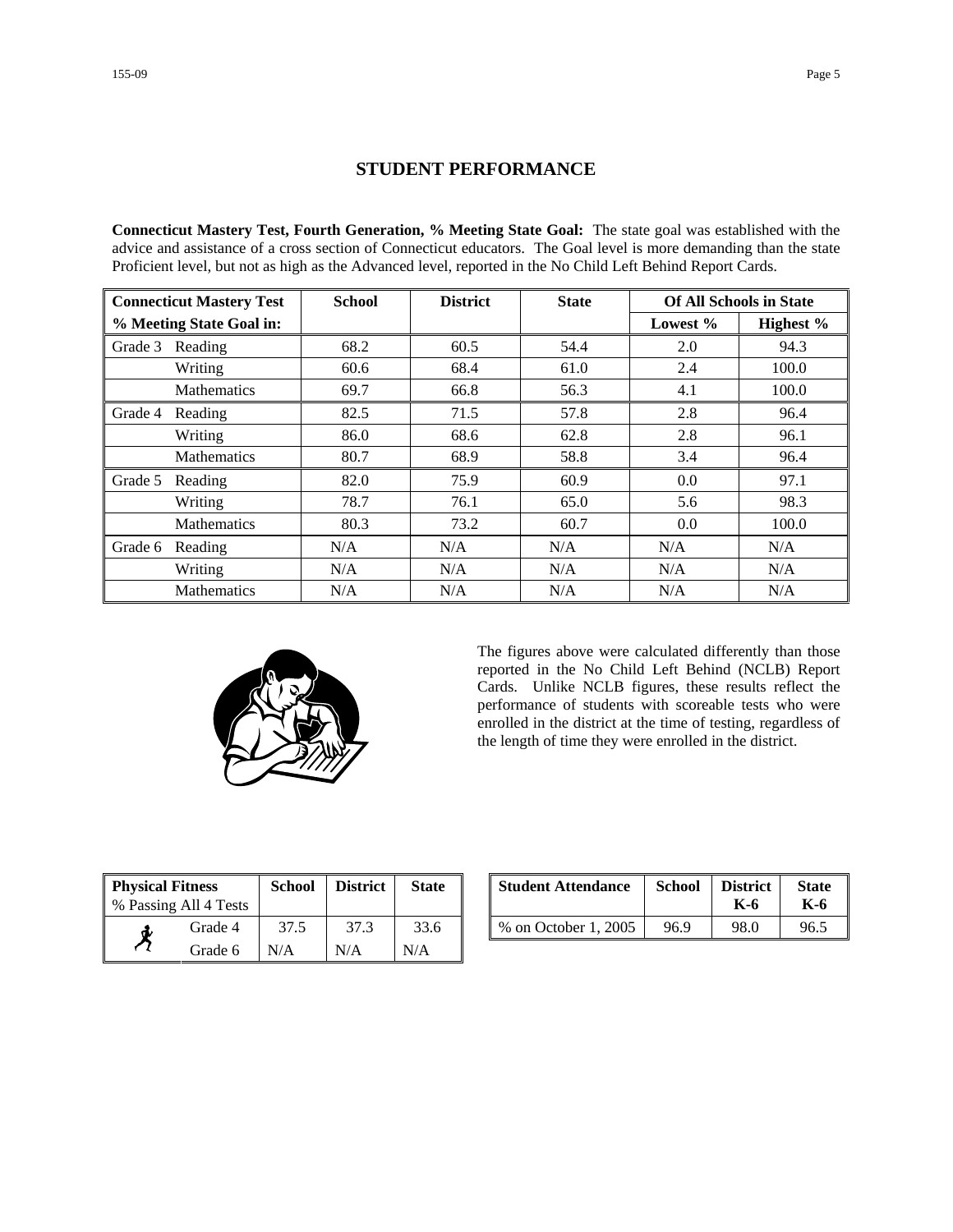#### **EVIDENCE OF SUSTAINED IMPROVEMENTS IN STUDENT ACCOMPLISHMENTS**

Below is a summary, submitted by this school, of the major trends in student performance and accomplishments that indicate sustained improvement over time. Also, areas of need are identified and plans to address these needs are presented.

#### *Student Performance*

Morley Elementary School has shown mastery or maintained mastery standards over the past 6 years in math, reading and writing. With focused instruction and assessment measures, a highly skilled staff has increased CMT Reading scores from 2004 in grade 4 comparisons with 82.5% of students at or above goal achieving beyond the district percentage of 71.5%. Grade 5 percentage of 82%, also, was higher than the 75.9% district average. Similarly, in Math, scores from 2004 for grade 4 revealed an increase with 80.7% of students at or above mastery reaching beyond the district level of 69%. Grade 3 and 5 student's percentages were also beyond district averages. Writing scores improved significantly in grade 4 from 2004's 73% to 86% at or above the district average of 68.6%. New reading and math programs, a sustained writing focus and teacher collaborative professional communities have heightened instruction.

#### *Student Accomplishments*

Student success is attributed to Morley School's strong commitment to excellence as we look at the whole child. Six years of an integrated focus of Character Education in our curriculum has established strong program delivery. These include the Second Step Curriculum, Responsive Classroom, and Skills for the Love and Logic Classroom. All students participate in field days, and many 5th graders are chosen to compete in the Townwide Track Meet. All grade 4 and 5 students joined our musical programs, and many were chosen for the Inter-Elementary Festival. Students also participated in the CT Honor Choir in May.

#### *Plans for Improvement*

Continuing the direction of differentiation is a concerted effort as well as the promotion of technology leadership and skill enhancement for curriculum integration. Personal technology goals, user groups and tech buddies will help to promote school-wide use of technology. Mounted SmartBoards at each grade level and the Media Center, and two portables will aid in reaching our goals of curriculum integration. A 15 unit mobile computer lab will also enhance our objectives. Continued Character Education training with Love and Logic, and a new focus on physical activity and health education is in the plans for 2005-2006.

#### **SUPPLEMENTAL SCHOOL INFORMATION**

The space below was optionally used by this school to describe aspects of the school not presented elsewhere in the profile. For instance, character education or programs designed to improve school climate may be described.

#### *Our Accomplishments*

Morley School's excellence is due to a skilled staff, an inviting environment, and an involved community. **Curriculum and School Programs:**

• "Readers Become Leaders At Morley School" theme encourages the reading/writing connection.

• Artist-in-residence author Patricia Polacco met with each grade level to encourage reading/writing and build upon character education goals.

- Training for our AlphaSmart Mobile Lab enabled teachers to increase technology skills.
- Active Technology Committee planned for further integration of tools and programs.
- Diversity Training helped to sensitize staff to our culturally diverse students and plan accordingly.
- Teacher staff development in the "Skills for the Love and Logic Classroom Program".
- Focused cross grade level study groups analyzing writing and math instruction/assessment.
- Student Council supported respect/responsibility centered service projects.

#### **Community Outreach and Partnerships:**

- Facilitation of "Love and Logic Parent Program" by active School Improvement Council.
- Highly supportive PTO purchasing SmartBoard technology equipment to keep students' current.
- Enrichment after school activities in French, Science, and Children's Theater Programs.
- Tenth annual K-2 Kids Wagon Food Drive.
- West Hartford Chamber of Commerce Mentor Program supported 4 students with mentors.
- Third CREC Sister School Grant/Pupil Partner Musical Mini Grant with Annie Fisher School.

Strategic School Profiles may be viewed on the internet at www.state.ct.us/sde. A more detailed, searchable SSP database, data tables, and additional CT education facts are also available at this site. For the school/district website, see **www.whps.org/schools/morley/index.html**